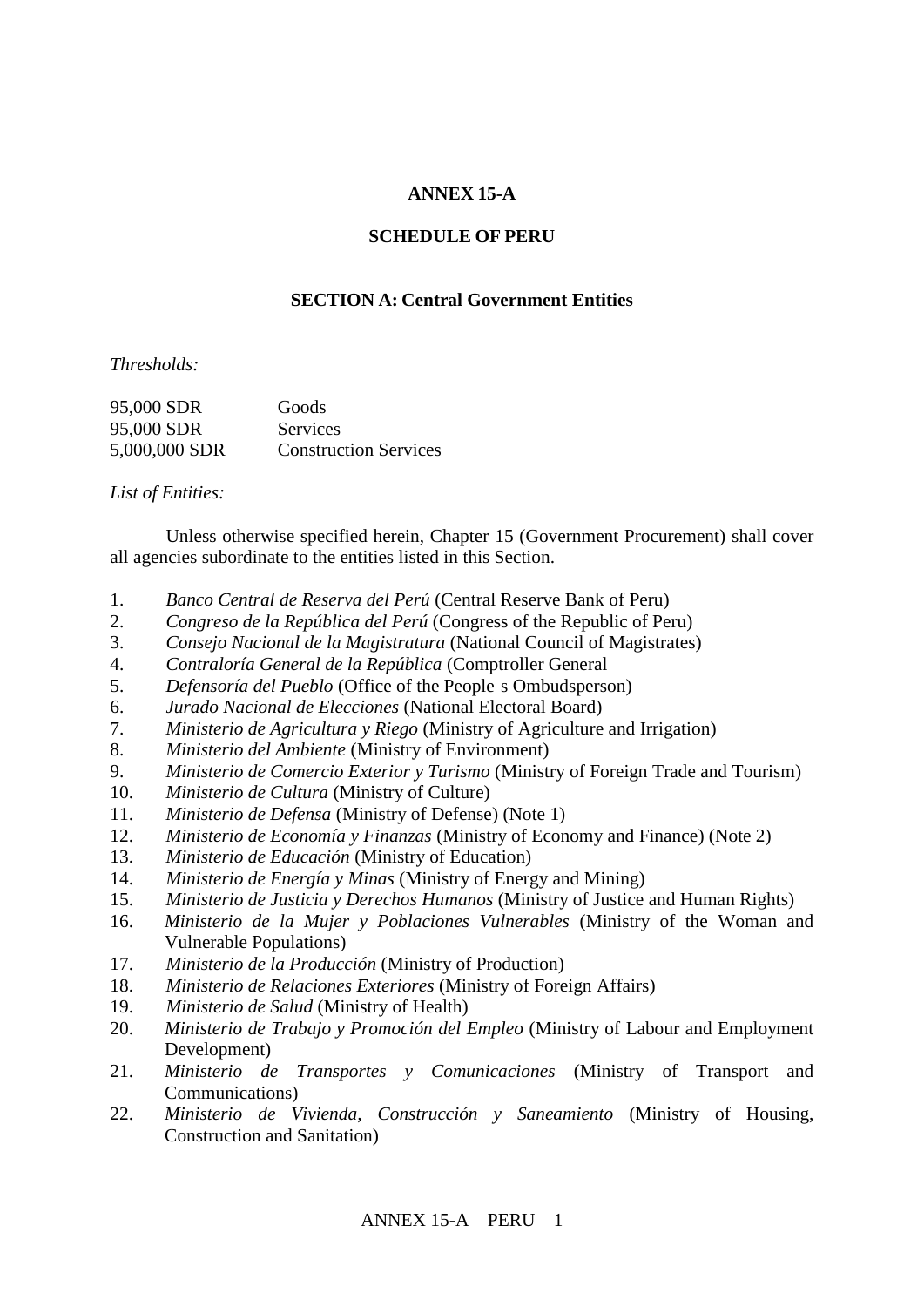- 23. *Ministerio del Interior* (Ministry of Interior) (Note 1)
- 24. *Ministerio Público* (Prosecutor s Ministry)
- 25. *Oficina Nacional de Procesos Electorales* (National Office of Electoral Processes)
- 26. *Poder Judicial* (Judicial Power)
- 27. *Presidencia del Consejo de Ministros* (Presidency of the Council of Ministers)
- 28. *Registro Nacional de Identificación y Estado Civil* (National Registry of Identification and Marital Status)
- 29. *Seguro Social de Salud* (ESSALUD) (Health Insurance) (Note 3)
- 30. *Superintendencia de Banca, Seguros y Administradoras Privadas de Fondos de Pensiones* (AFPs) (Superintendence of Banking, Insurance and Private Administrators of Pension Funds (AFPs))
- 31. *Superintendencia Nacional de Educación Superior Universitaria* (National Superintendence of University Education)
- 32. *Tribunal Constitucional* (Constitutional Tribunal)

# **Notes to Section A**

1. *Ministerio de Defensa* and *Ministerio del Interior* (Ministry of Defense and Ministry of Interior): Chapter 15 (Government Procurement) shall not cover the procurement of clothing/apparel (HS 6205) and footwear (HS 64011000) by the Army, Navy, Air Force or National Police of Peru.

2. *Ministerio de Economía y Finanzas* (Ministry of Economy and Finance): Chapter 15 (Government Procurement) shall not cover the procurement by the Agency for the Promotion of Private Investment (*Agencia de Promoción de la Inversión Privada* (PROINVERSION)) of technical, legal, financial, economic or similar consulting services, which are necessary to promote private investment through the granting of concessions or other means such as capital increase, joint ventures, service, leasing and management contracts.

3. *Seguro Social de Salud* (ESSALUD) (Health Insurance): Chapter 15 (Government Procurement) shall not cover the procurement of sheets (HS 6301) and blankets (HS 6302).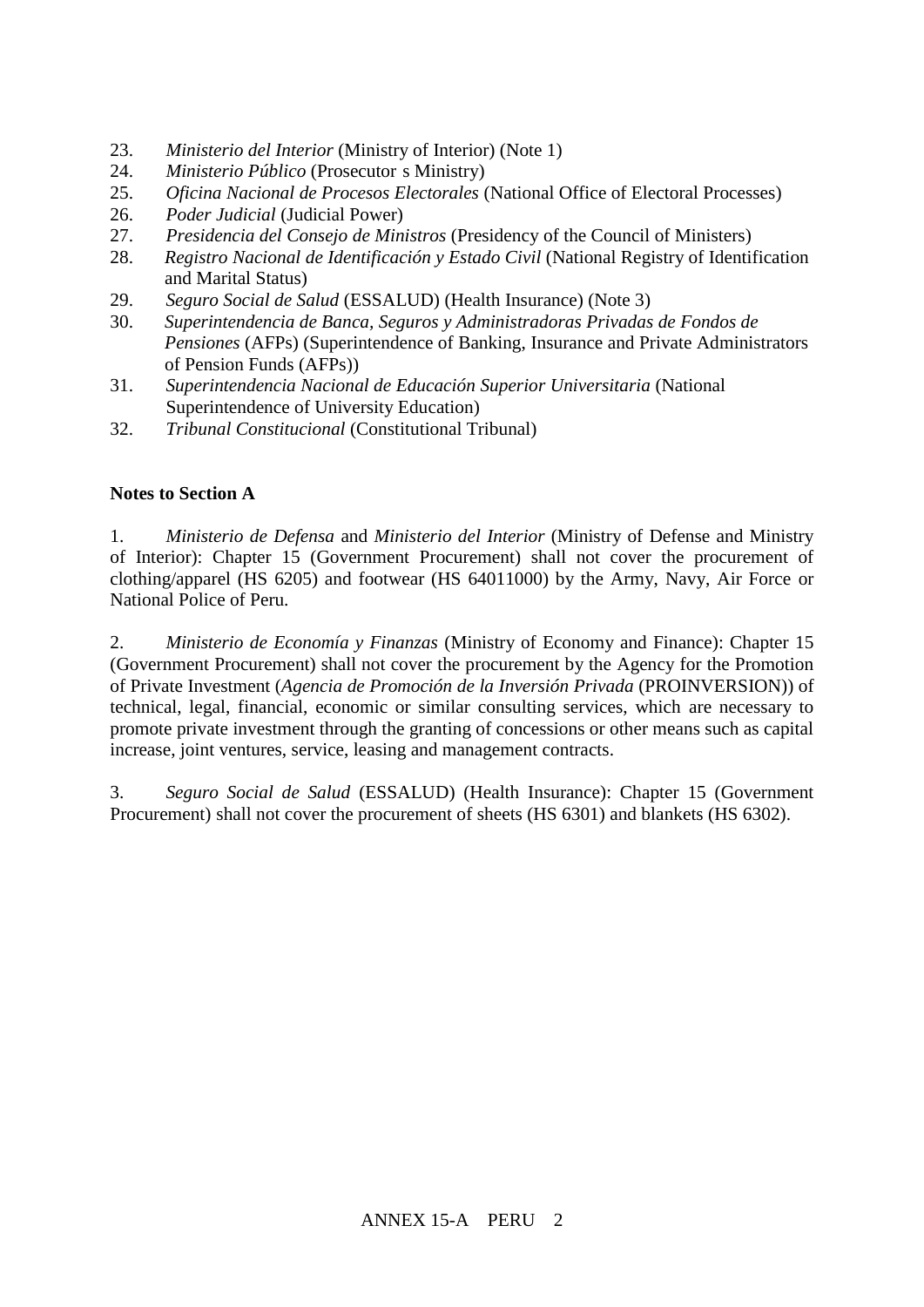## **SECTION B: Sub-Central Government Entities**

*Thresholds:*

200,000 SDR Goods 200,000 SDR Services 5,000,000 SDR Construction Services

*List of Entities:*

Chapter 15 (Government Procurement) shall cover procurement only by those entities listed in this Section.

- 1. *Gobierno Regional de Amazonas* (Regional Government of Amazonas)
- 2. *Gobierno Regional de Ancash* (Regional Government of Ancash)
- 3. *Gobierno Regional de Arequipa* (Regional Government of Arequipa)
- 4. *Gobierno Regional de Ayacucho* (Regional Government of Ayacucho)
- 5. *Gobierno Regional de Apurímac* (Regional Government of Apurimac)
- 6. *Gobierno Regional de Cajamarca* (Regional Government of Cajamarca)
- 7. *Gobierno Regional del Callao* (Regional Government of Callao)
- 8. *Gobierno Regional de Cusco* (Regional Government of Cusco)
- 9. *Gobierno Regional de Ica* (Regional Government of Ica)
- 10. *Gobierno Regional de Huancavelica* (Regional Government of Huancavelica)
- 11. *Gobierno Regional de Huánuco* (Regional Government of Huanuco)
- 12. *Gobierno Regional de Junín* (Regional Government of Junin)
- 13. *Gobierno Regional de la Libertad* (Regional Government of La Libertad)
- 14. *Gobierno Regional de Lambayeque* (Regional Government of Lambayeque)
- 15. *Gobierno Regional de Lima* (Regional Government of Lima)
- 16. *Gobierno Regional de Loreto* (Regional Government of Loreto)
- 17. *Gobierno Regional de Madre de Dios* (Regional Government of Madre de Dios)
- 18. *Gobierno Regional de Moquegua* (Regional Government of Moquegua)
- 19. *Gobierno Regional de Pasco* (Regional Government of Pasco)
- 20. *Gobierno Regional de Piura* (Regional Government of Piura)
- 21. *Gobierno Regional de Puno* (Regional Government of Puno)
- 22. *Gobierno Regional de San Martín* (Regional Government of San Martin)
- 23. *Gobierno Regional de Tacna* (Regional Government of Tacna)
- 24. *Gobierno Regional de Tumbes* (Regional Government of Tumbes)
- 25. *Gobierno Regional de Ucayali* (Regional Government of Ucayali)

#### **Note to Section B**

Peru offers the entities listed under this Section with respect to: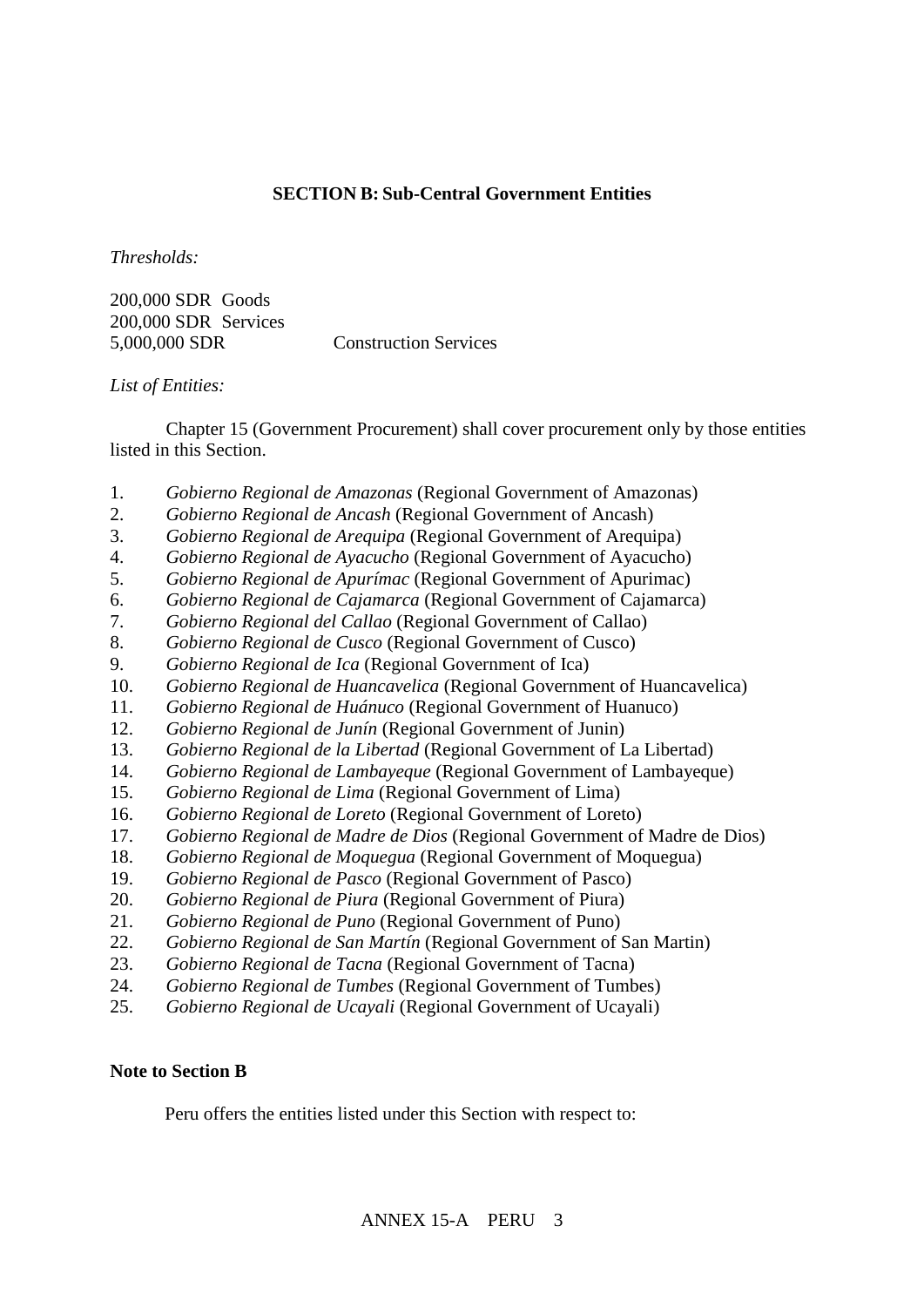- (a) those Parties that assume equivalent commitments at the same level of government; and
- (b) those Parties that are original signatories and do not have sub-central government entities.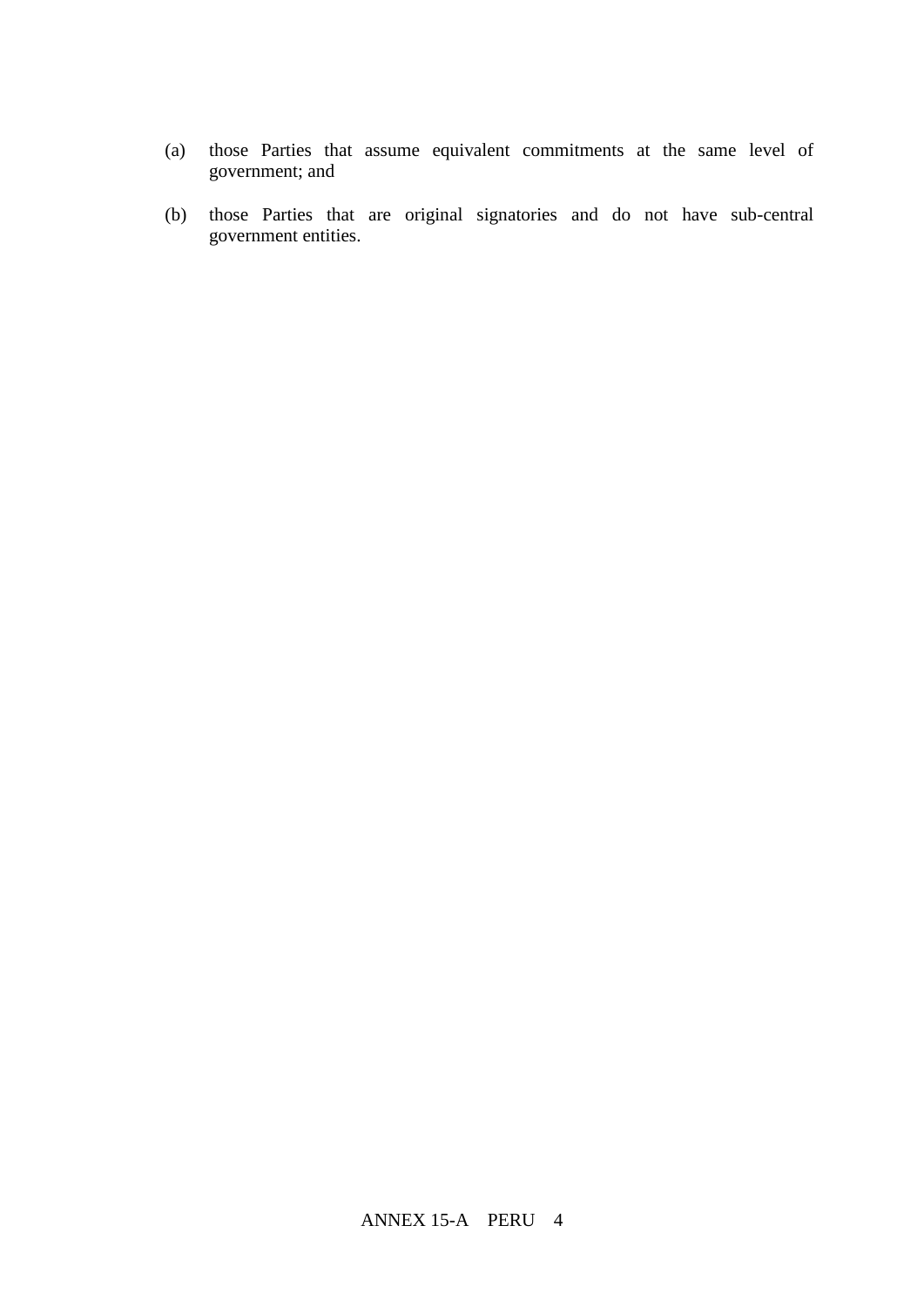# **SECTION C: Other Entities**

### *Threshold:*

| 160,000 SDR   | Goods                        |
|---------------|------------------------------|
| 160,000 SDR   | <b>Services</b>              |
| 5,000,000 SDR | <b>Construction Services</b> |

*List of Entities:*

- 1. *Agro Banco* (Agriculture Bank)
- 2. *Banco de la Nación* (National Bank)
- 3. *Compañía de Negociaciones Mobiliarias e Inmobiliarias S.A.* (Negotiation Company of Real Estate and Movable Property)
- 4. *Corporación Financiera de Desarrollo S.A.* (Financial Corporation of Development)
- 5. *Corporación Peruana de Aeropuertos y Aviación Civil S.A.* (CORPAC) (Peruvian Corporation of Airports and Civil Aviation)
- 6. *Electricidad del Perú S.A.* (ELECTROPERU) (Electricity Company of Peru)
- 7. *Empresa Eléctrica del Sur S.A.* (Electricity Company of the South)
- 8. *Empresa de Administración de Infraestructura Eléctrica S.A.* (Administration Company of Electric Infrastructure)
- 9. *Empresa de Generación Eléctrica de Machupicchu* (Hydro Power Company of Machupicchu)
- 10. *Empresa Nacional de la Coca S.A.* (ENACO) (National Company of the Coca)
- 11. *Empresa Nacional de Puertos S.A.* (ENAPU) (Peru National Harbors Company)
- 12. *Empresa Peruana de Servicios Editoriales* (Peruvian Company of Publishing Services)
- 13. *Empresa Regional de Servicios Públicos de Electricidad del Oriente* (Regional Company of Electricity Public Services of the Orient)
- 14. *Empresa Regional de Servicios Públicos de Electricidad del Sur Este S.A.* (Regional Company of Electricity Public Services of the South East)
- 15. PERUPETRO
- 16. *Petróleos del Perú*
- 17. *Servicio de Agua Potable y Alcantarillado de Lima* (SEDAPAL) (Potable Water and Sewerage Service of Lima)
- 18. *Servicio Industrial de la Marina* (SIMA) (Naval Industrial Services)
- 19. *Servicios Postales del Perú S.A* (Peru Postal Services)
- 20. *Sociedad Eléctrica del Sur Oeste* (Electric Company of the South West)

### **Note to Section C**

*Petróleos del Perú* (Petróleos del Perú

Procurement) shall not cover the procurement of the following goods: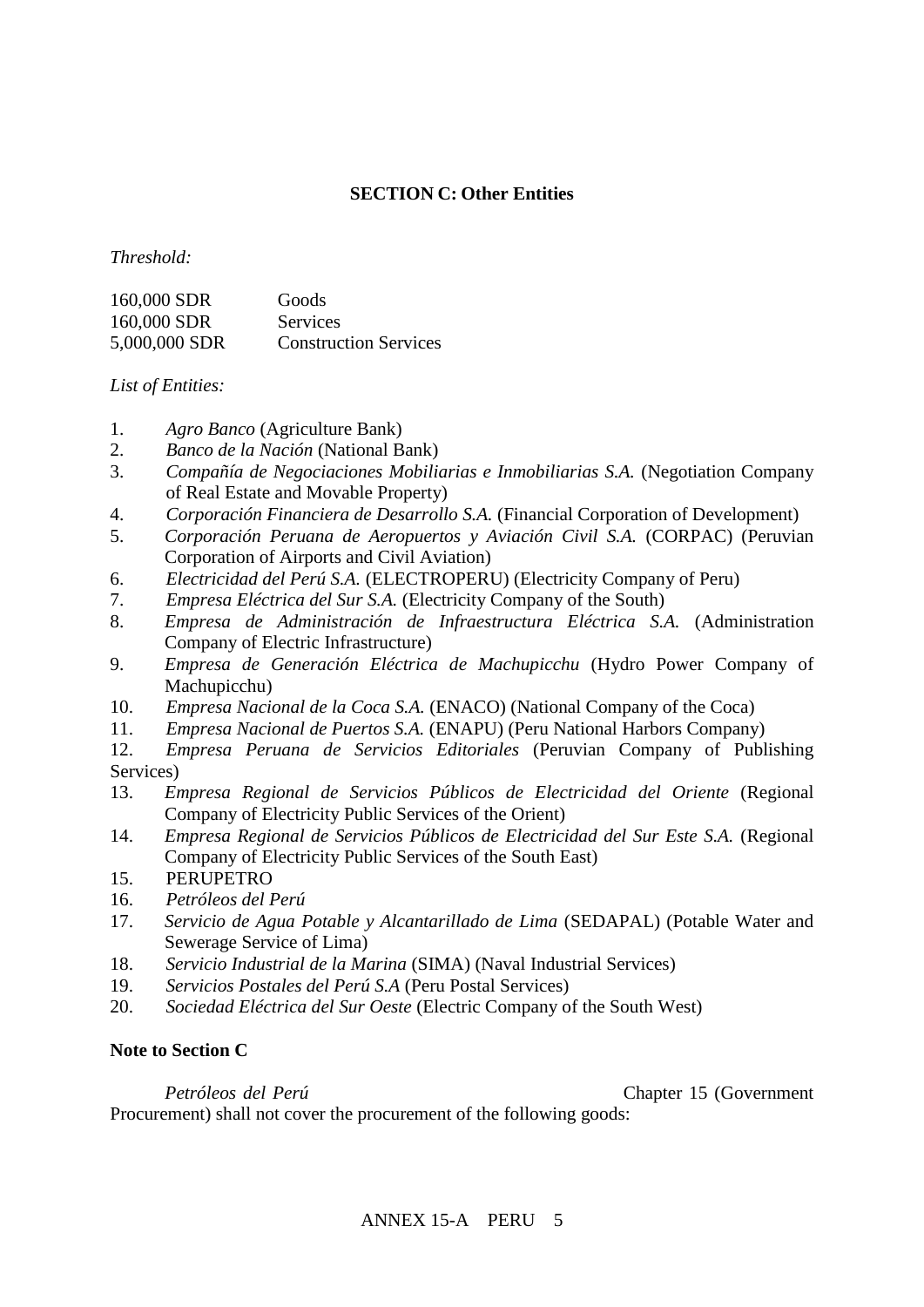- (a) Crude Petroleum
- (b) Gasoline
- (c) Propane
- (d) Diesel oil
- (e) Butane
- (f) Low sulfur medium distillation or Gasoil
- (g) Natural gas
- (h) Bio-diesel
- (i) Saturated acyclic hydrocarbons
- (j) Catalyzers
- (k) Ethanol
- (l) Additives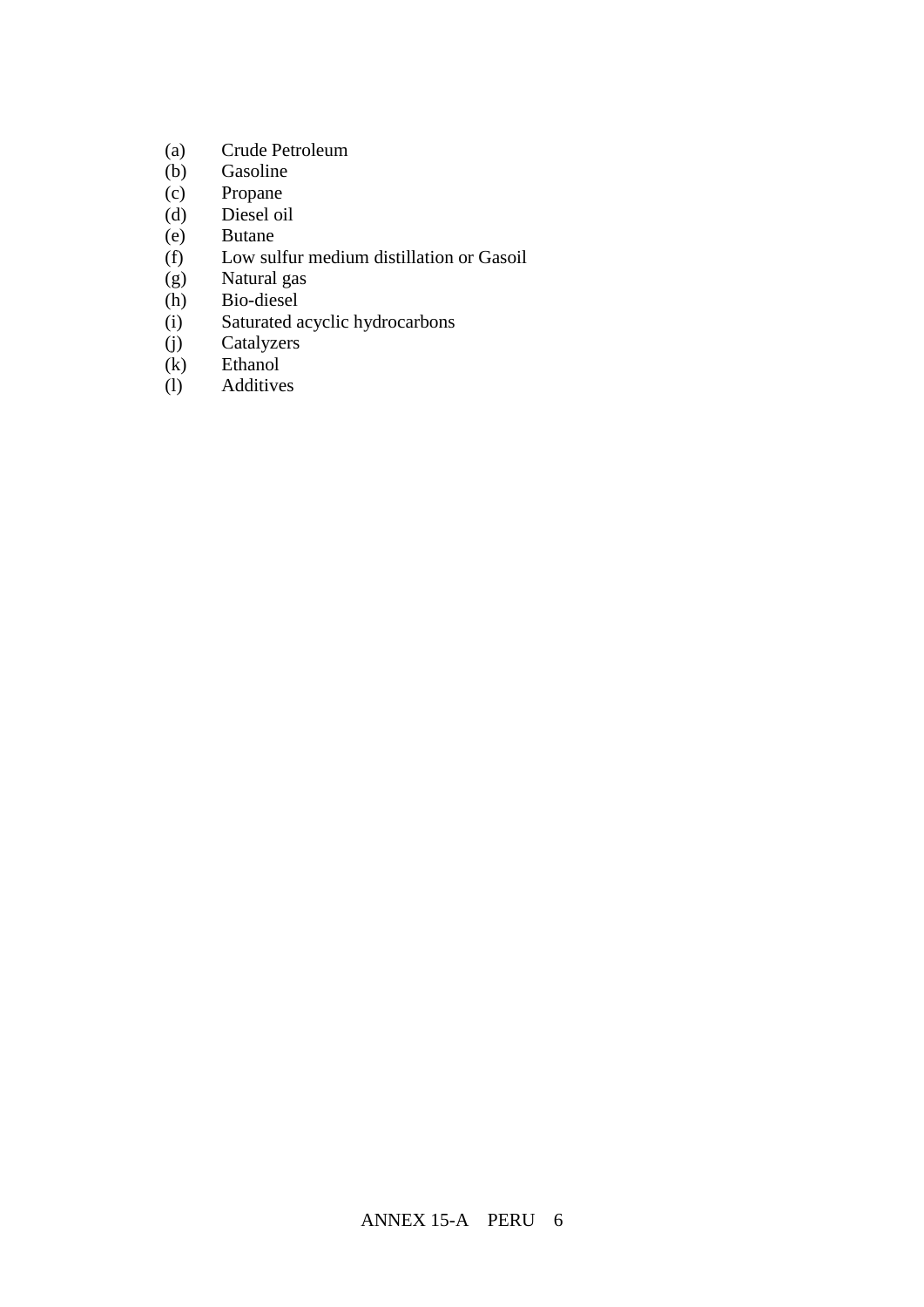### **SECTION D: Goods**

Chapter 15 (Government Procurement) shall apply to all goods procured by the entities listed in Sections A, B and C, subject to the Notes to the respective Sections, and Section G.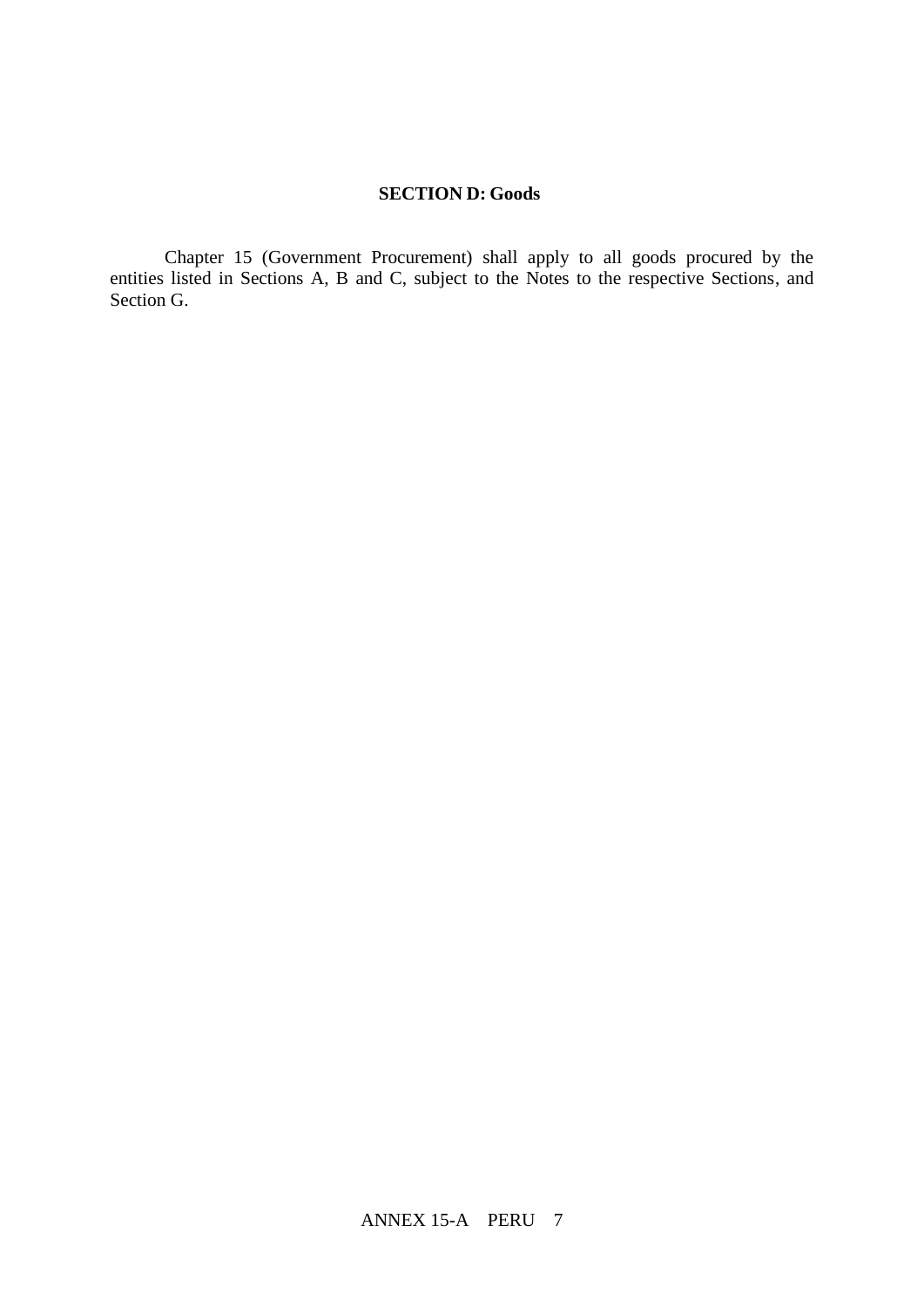#### **SECTION E: Services**

Chapter 15 (Government Procurement) shall apply to all services procured by the entities listed in Sections A, B and C, subject to the Notes to the respective Sections, and Section G, except for the services excluded in this Schedule.

Chapter 15 (Government Procurement) shall not cover the procurement of the following services, as elaborated in the Central Product Classification Version 1.1 (for complete listing of Central Product Classification Version 1.1, see http://unstats.un.org/unsd/cr/registry/regcst.asp?Cl=16):

CPC 8221 Accounting and financial auditing services

CPC 82191 Arbitration and conciliating services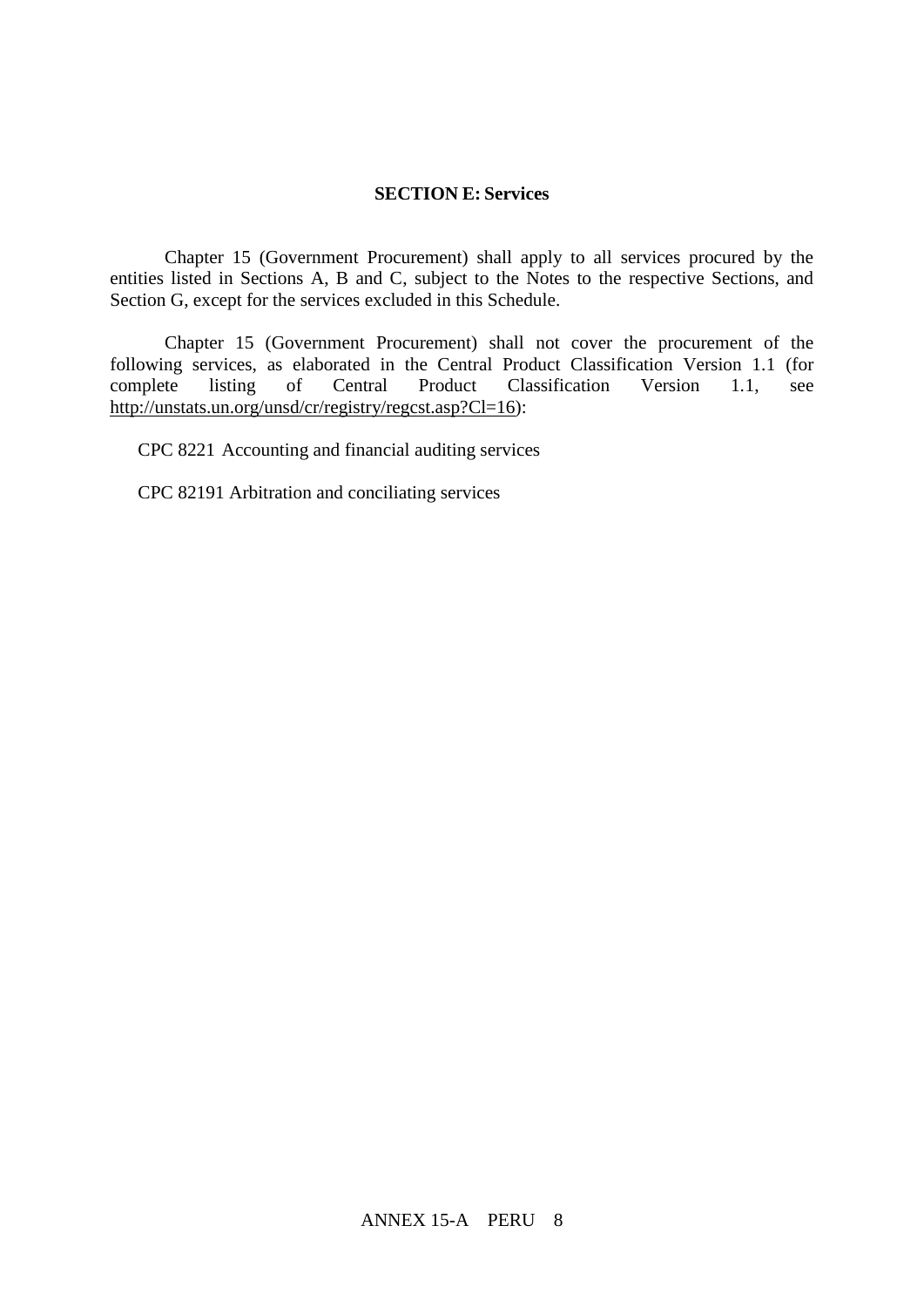## **SECTION F: Construction Services**

Chapter 15 (Government Procurement) shall apply to the procurement of all construction services under CPC 51 procured by the procuring entities listed in Sections A, B and C, unless otherwise specified in Chapter 15.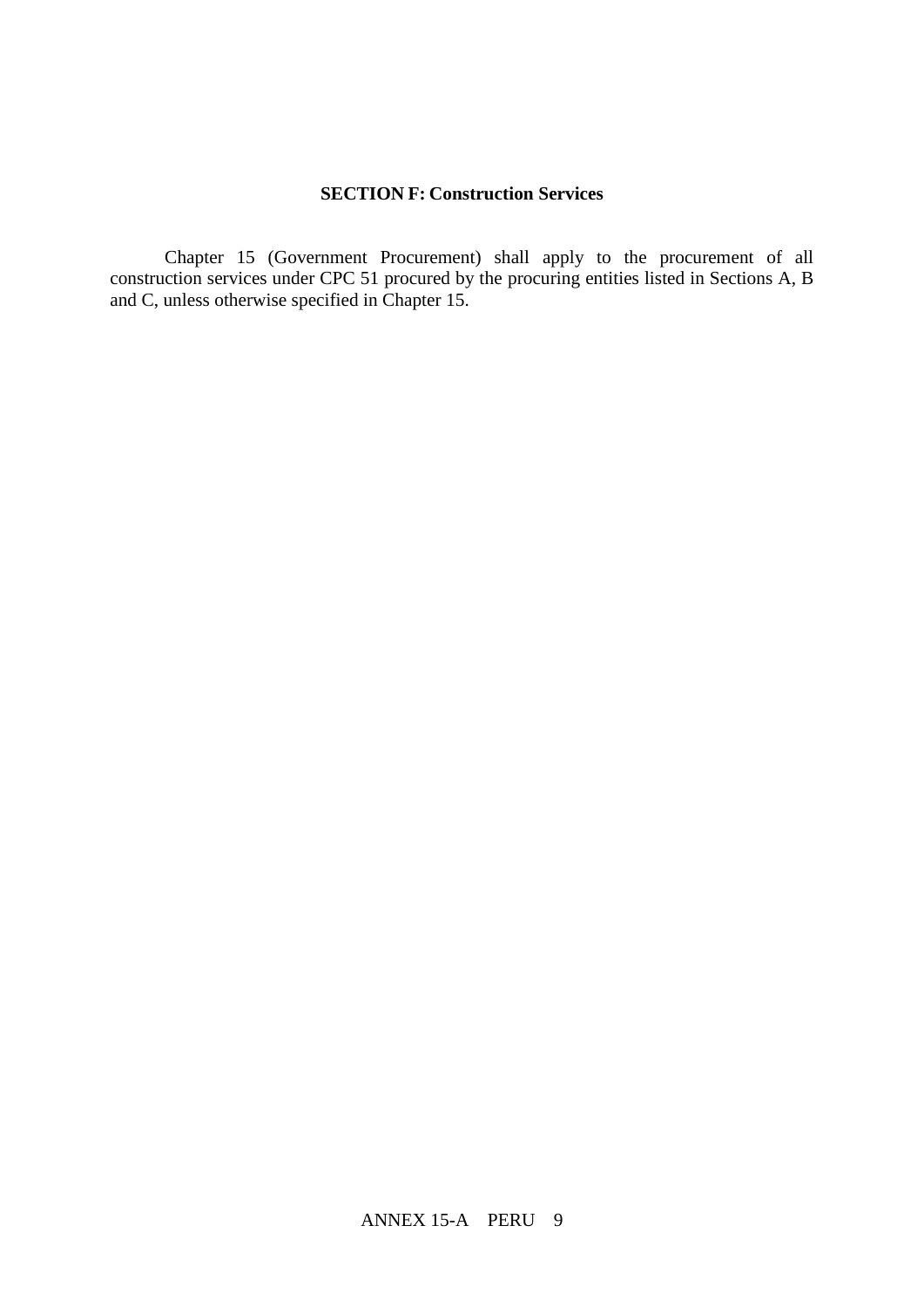# **SECTION G: General Notes**

Unless otherwise specified herein, the following General Notes shall apply without exception to Chapter 15 (Government Procurement), including all Sections of this Schedule.

1. Chapter 15 (Government Procurement) shall not apply to procurement programmes on behalf of micro and small sized enterprises.

2. Chapter 15 (Government Procurement) shall not apply to the procurement of goods for food assistance programmes.

3. Chapter 15 (Government Procurement) shall not apply to the acquisition of weavings and clothing made with alpaca and llama fibres.

4. Chapter 15 (Government Procurement) shall not apply to procurement by the embassies, consulates, and other missions of the foreign service of Peru, exclusively for their operation and management.

5. For greater certainty, Chapter 15 (Government Procurement) shall not apply to procurement of banking, financial or specialised services related to the following activities:

- (a) the incurring of public indebtedness; or
- (b) public debt management.

6. Chapter 15 (Government Procurement) shall not apply to procurement by a Peruvian entity of a good or service from another Peruvian entity.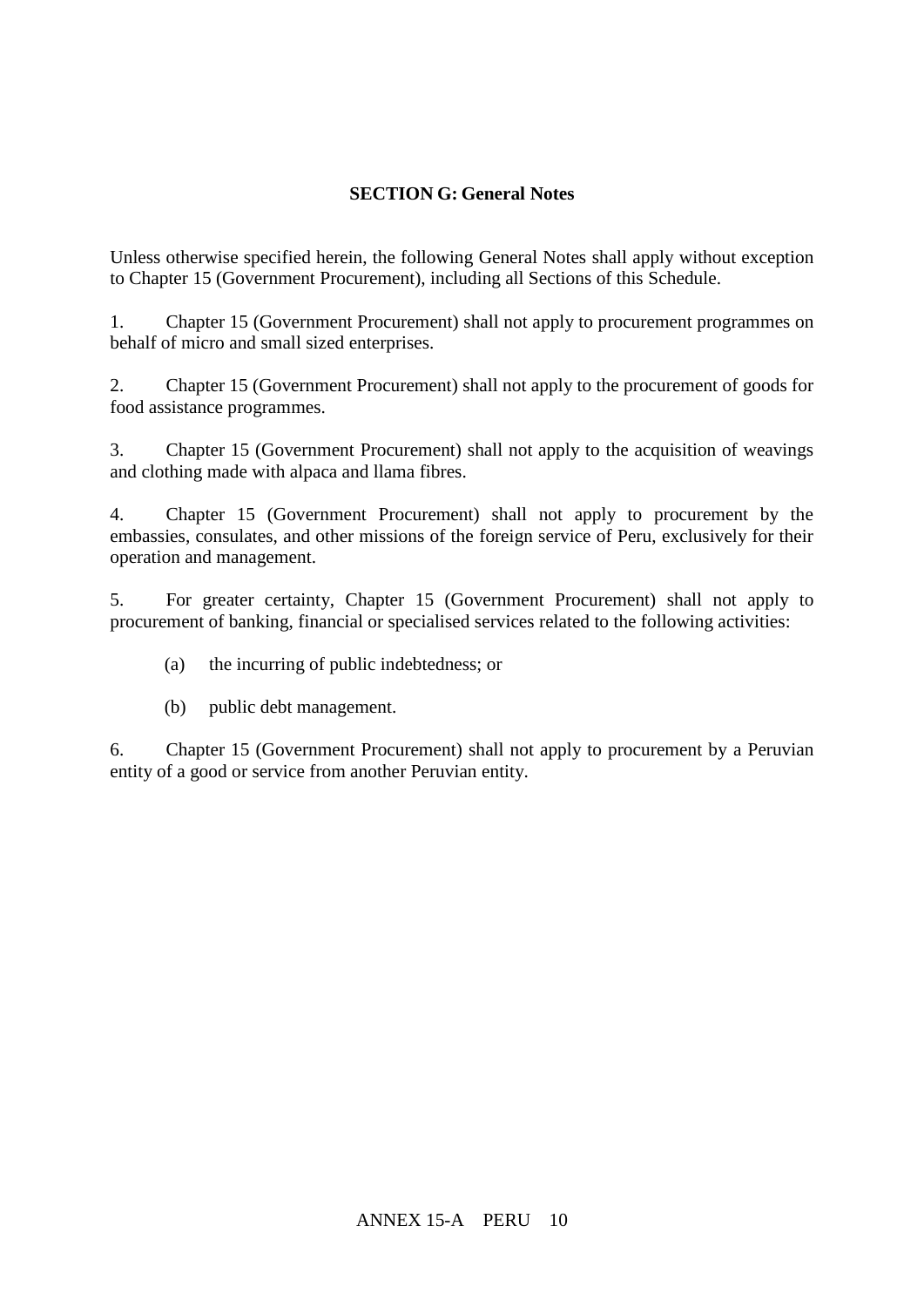## **SECTION H: Threshold Adjustment Formula**

1. The thresholds shall be adjusted in every even-numbered year with each adjustment taking effect on January 1, beginning on January 1 of the first even-numbered year after the date of entry into force of this Agreement for Peru.

2. Every two years, Peru shall calculate and publish the value of the thresholds under Chapter 15 (Government Procurement) expressed in *Soles*. These calculations shall be based on the conversion rates published by the International Monetary Fund in its monthly *International Financial Statistics.*

3. The conversion rates shall be the average of the daily values of the *Soles* in terms of the Special Drawing Rights (SDR) over the two-year period preceding October 1 of the year before the adjusted thresholds are to take effect.

4. Peru shall notify the other Parties of the current thresholds in its currency immediately after this Agreement enters into force, and the adjusted thresholds in its currency thereafter in a timely manner.

5. Peru shall consult if a major change in a national currency relative to the SDR or to the national currency of another Party were to create a significant problem with regard to the application of Chapter 15 (Government Procurement).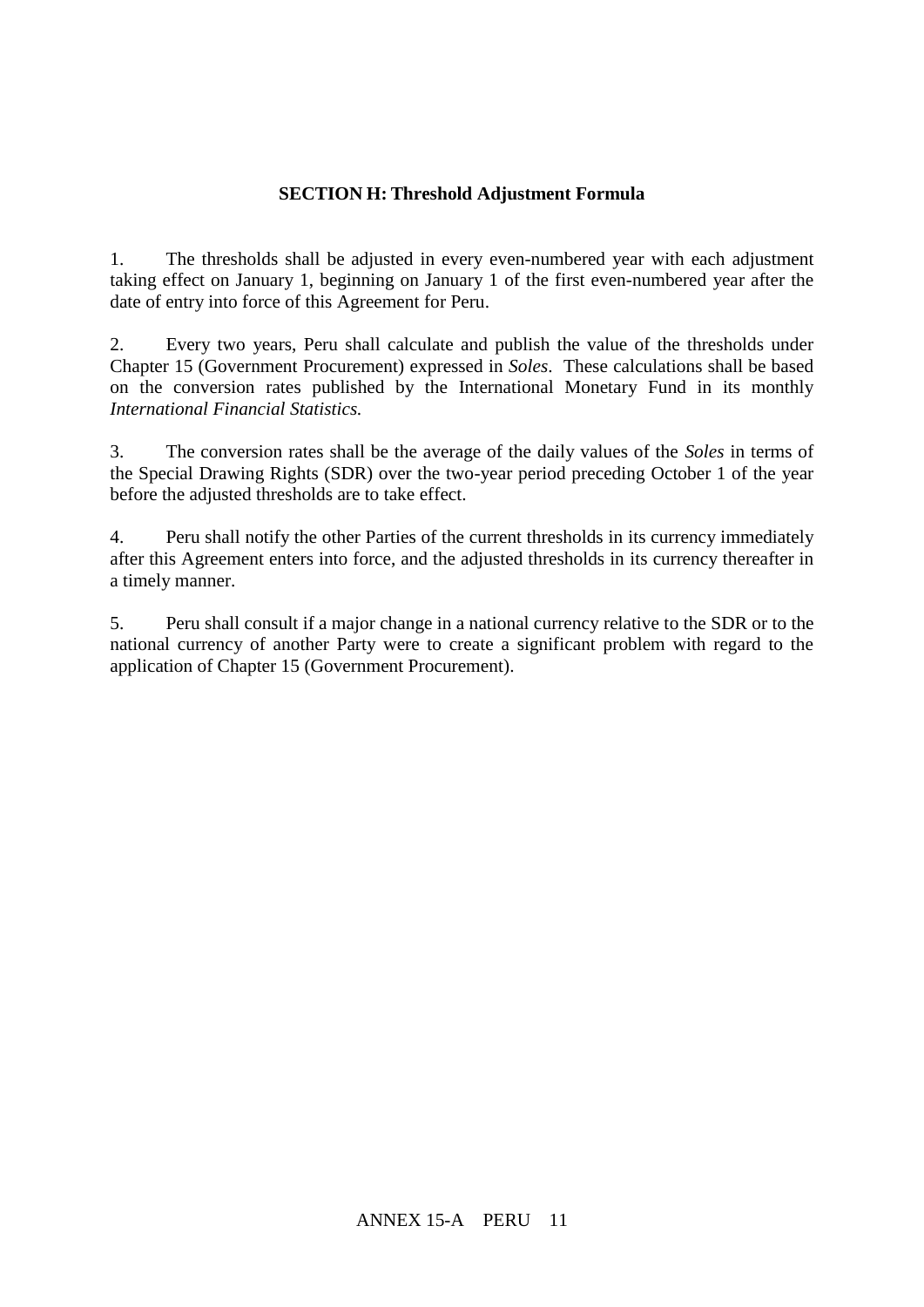# **SECTION I: Procurement Information**

All information on government procurement is published on the following websites:

Legislation and Jurisprudence: [www.osce.gob.pe](http://www.osce.gob.pe/)

Procuring opportunities on goods and services: [www.seace.gob.pe](http://www.seace.gob.pe/)

Procuring opportunities on BOT contracts and public works concessions contracts: [www.proinversion.gob.pe](http://www.proinversion.gob.pe/)

National Registry of Suppliers (RNP): [www.rnp.gob.pe](http://www.rnp.gob.pe/)